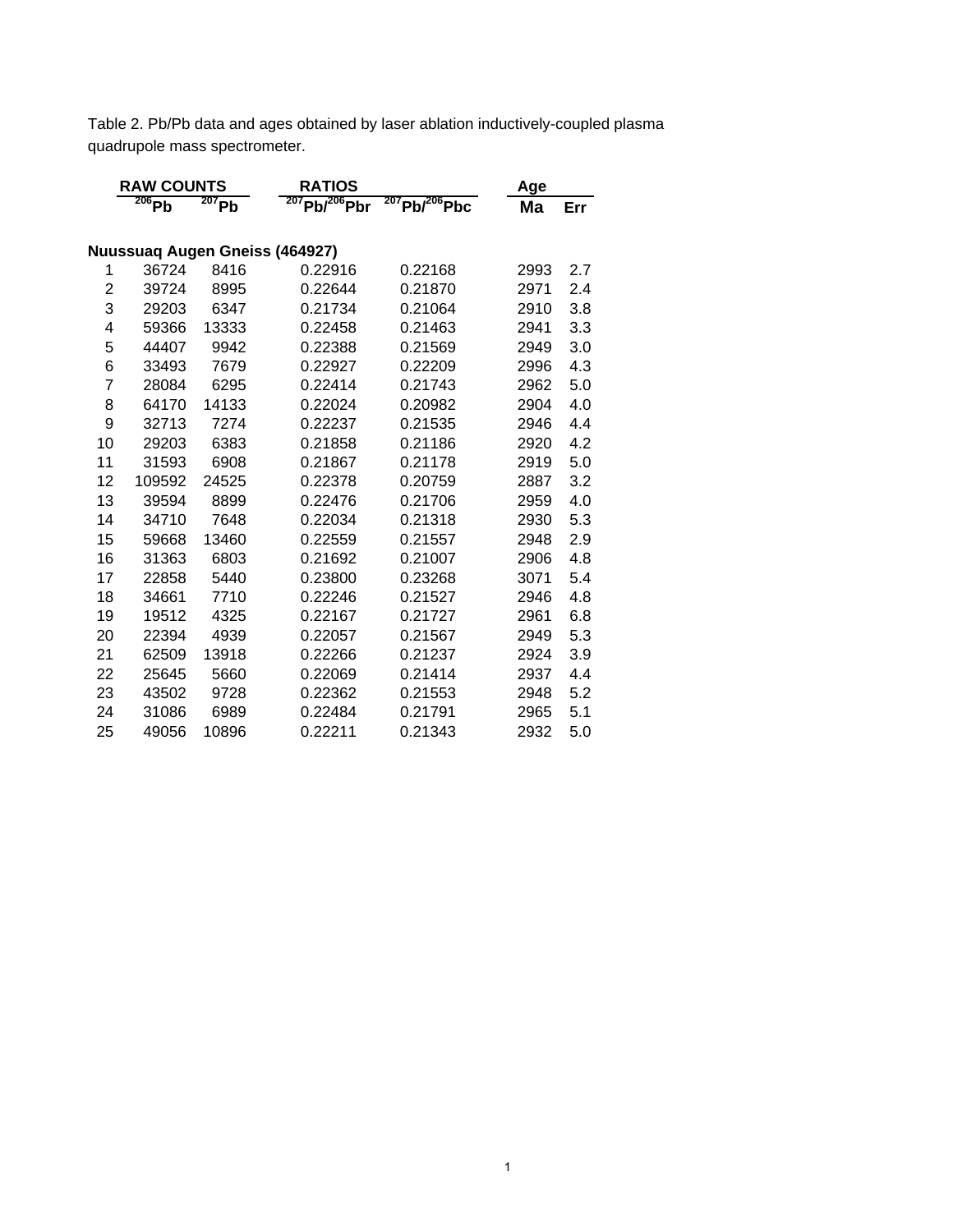|        | <b>RAW COUNTS</b> |                  | <b>RATIOS</b>                   |                           | Age                        |  |  |
|--------|-------------------|------------------|---------------------------------|---------------------------|----------------------------|--|--|
|        | $206$ Pb          | $207$ Pb         | $^{207}$ Pb/ $^{206}$ Pbr       | $^{207}$ Pb/ $^{206}$ Pbc | Ma<br>Err                  |  |  |
|        |                   |                  |                                 |                           |                            |  |  |
|        |                   |                  | Anap Nuna Group (south; 464933) |                           |                            |  |  |
| 1      | 180264            | 30838            | 0.17107                         | 0.18783                   | 2723<br>4.0                |  |  |
| 2      | 227972            | 37062            | 0.16257                         | 0.17714                   | 4.0<br>2626                |  |  |
| 3      | 325677            | 38352            | 0.11776                         | 0.12808                   | 4.0<br>2071                |  |  |
| 4<br>5 | 600711<br>593261  | 112088<br>107420 | 0.18659<br>0.18107              | 0.18644<br>0.18091        | 2711<br>4.0<br>2662<br>4.0 |  |  |
| 6      | 623880            | 101920           | 0.16336                         | 0.16321                   | 4.0<br>2490                |  |  |
| 7      | 155762            | 24977            | 0.16036                         | 0.17726                   | 2627<br>4.0                |  |  |
| 8      | 67258             | 10245            | 0.15232                         | 0.17017                   | 4.0<br>2559                |  |  |
| 9      | 107510            | 19569            | 0.18202                         | 0.20235                   | 4.0<br>2845                |  |  |
| 10     | 179270            | 28327            | 0.15801                         | 0.17400                   | 4.0<br>2597                |  |  |
| 11     | 115714            | 20672            | 0.17865                         | 0.19839                   | 2813<br>4.0                |  |  |
| 12     | 181993            | 28987            | 0.15928                         | 0.17526                   | 4.0<br>2608                |  |  |
| 13     | 144506            | 33792            | 0.23385                         | 0.25590                   | 3220<br>4.0                |  |  |
| 14     | 128123            | 19912            | 0.15542                         | 0.17269                   | 4.0<br>2584                |  |  |
| 15     | 160756            | 23426            | 0.14573                         | 0.16134                   | 4.0<br>2470                |  |  |
| 16     | 172107            | 27232            | 0.15823                         | 0.17446                   | 4.0<br>2601                |  |  |
| 17     | 237671            | 26181            | 0.11016                         | 0.11029                   | 1804<br>3.0                |  |  |
| 18     | 432163            | 51421            | 0.11899                         | 0.11664                   | 1905<br>9.1                |  |  |
| 19     | 289400            | 56210            | 0.19423                         | 0.19223                   | 2761<br>15.0               |  |  |
| 20     | 118158            | 19517            | 0.16517                         | 0.16752                   | 2533<br>5.6                |  |  |
| 21     | 25854             | 4030             | 0.15588                         | 0.16258                   | 2483<br>6.3                |  |  |
| 22     | 43026             | 5412             | 0.12579                         | 0.13187                   | 2123<br>6.9                |  |  |
| 23     | 315109            | 44688            | 0.14182                         | 0.14031                   | 2231<br>7.7                |  |  |
| 24     | 194246            | 26548            | 0.13667                         | 0.13719                   | 2192<br>10.0               |  |  |
| 25     | 111220            | 16406            | 0.14751                         | 0.15033                   | 10.1<br>2350               |  |  |
| 26     | 320020            | 52861            | 0.16518                         | 0.16319                   | 2489<br>4.4                |  |  |
| 27     | 3266              | 453              | 0.13860                         | 0.13155                   | 2119<br>14.5               |  |  |
| 28     | 96943             | 14454            | 0.14910                         | 0.15262                   | 2375<br>4.2                |  |  |
| 29     | 561332            | 82712            | 0.14735                         | 0.14291                   | 2263<br>2.8                |  |  |
| 30     | 685205            | 127176           | 0.18560                         | 0.17864                   | 2640<br>9.9                |  |  |
| 31     | 667548            | 122245           | 0.18313                         | 0.17644                   | 2620<br>8.4                |  |  |
| 32     | 496889            | 58348            | 0.11743                         | 0.11450                   | 1872<br>6.3                |  |  |
| 33     | 493398            | 82795            | 0.16781                         | 0.16355                   | 2493<br>8.3                |  |  |
| 34     | 171394            | 41798            | 0.24387                         | 0.24371                   | 3144<br>9.9                |  |  |
| 35     | 446784            | 54348            | 0.12164                         | 0.11908                   | 1942 11.8                  |  |  |
| 36     | 390075            | 55950            | 0.14343                         | 0.14096                   | 2239<br>2.3                |  |  |
| 37     | 1024489           | 173545           | 0.16940                         | 0.15954                   | 2451<br>6.9                |  |  |
| 38     | 495349            | 92047            | 0.18582                         | 0.18110                   | 2663<br>4.4                |  |  |
| 39     | 683695            | 117414           | 0.17173                         | 0.16524                   | 2510<br>5.0                |  |  |
| 40     | 704100            | 113279           | 0.16089                         | 0.15455                   | 2397<br>6.8                |  |  |
| 41     | 329714            | 40915            | 0.12409                         | 0.12274                   | 1996<br>4.7                |  |  |
| 42     | 373725            | 47120            | 0.12608                         | 0.12418                   | 2017<br>5.7                |  |  |
| 43     | 6854              | 961              | 0.14017                         | 0.13824                   | 2205<br>26.3               |  |  |
|        |                   |                  |                                 |                           |                            |  |  |
| 44     | 286340            | 35130            | 0.12269                         | 0.12192                   | 1984<br>5.6                |  |  |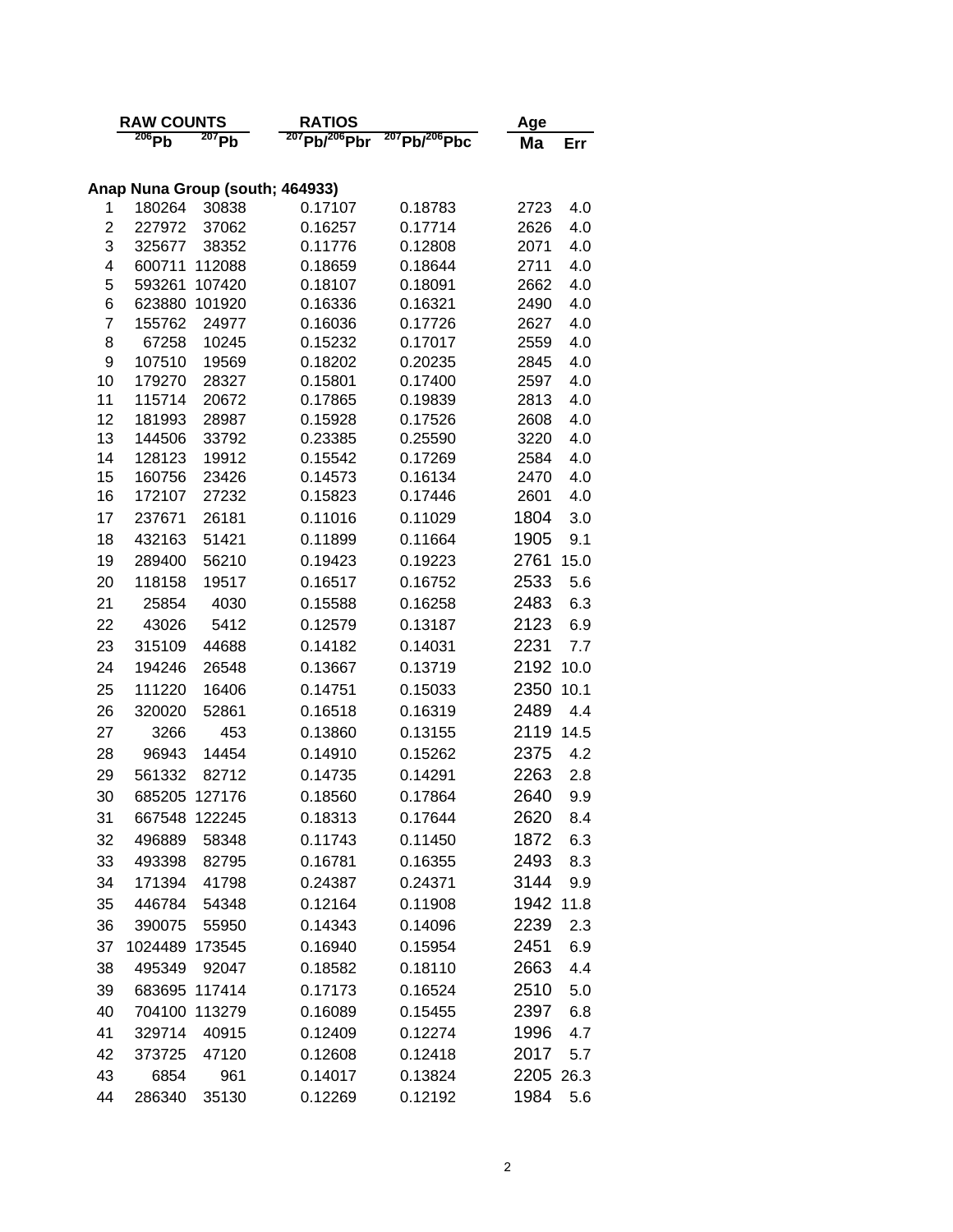| 45 | 1165085 269488 |       | 0.23130 | 0.21703 | 2959 | 5.0 |
|----|----------------|-------|---------|---------|------|-----|
| 46 | 460085         | 55590 | 0.12082 | 0.11815 | 1929 | 4.1 |
| 47 | 141824         | 22457 | 0.15834 | 0.16283 | 2485 | 6.0 |
| 48 | 89163          | 10988 | 0.12324 | 0.13015 | 2100 | 4.0 |
| 49 | 10790          | 1325  | 0.12277 | 0.12527 | 2033 | 8.4 |
| 50 | 39517          | 6016  | 0.15223 | 0.16156 | 2472 | 6.6 |
| 51 | 12085          | 1947  | 0.16108 | 0.16525 | 2510 | 7.7 |
| 52 | 11606          | 1463  | 0.12610 | 0.12910 | 2086 | 7.5 |
| 53 | 32435          | 3763  | 0.11603 | 0.12309 | 2001 | 5.0 |
| 54 | 53760          | 9082  | 0.16894 | 0.17872 | 2641 | 4.1 |
| 55 | 38303          | 6244  | 0.16302 | 0.17282 | 2585 | 5.3 |
| 56 | 92701          | 11435 | 0.12335 | 0.13007 | 2099 | 4.1 |
| 57 | 152416         | 27996 | 0.18368 | 0.18762 | 2721 | 3.7 |
| 58 | 185859         | 34003 | 0.18295 | 0.18601 | 2707 | 4.0 |
| 59 | 45240          | 6488  | 0.14342 | 0.15243 | 2373 | 5.0 |
| 60 | 21650          | 2915  | 0.13466 | 0.14127 | 2243 | 6.2 |
| 61 | 60543          | 10200 | 0.16847 | 0.17780 | 2632 | 3.5 |
| 62 | 39267          | 6005  | 0.15293 | 0.16229 | 2480 | 4.9 |
| 63 | 72466          | 8601  | 0.11869 | 0.12621 | 2046 | 4.5 |
| 64 | 172390         | 21620 | 0.12541 | 0.12920 | 2087 | 4.2 |
| 65 | 88208          | 13525 | 0.15333 | 0.16095 | 2466 | 2.9 |
| 66 | 373881         | 64285 | 0.17194 | 0.17271 | 2584 | 1.9 |
| 67 | 227122         | 28116 | 0.12379 | 0.12647 | 2049 | 3.2 |
| 68 | 206925         | 25358 | 0.12255 | 0.12559 | 2037 | 4.1 |
| 69 | 252016         | 29866 | 0.11851 | 0.12086 | 1969 | 2.3 |
| 70 | 397207         | 63471 | 0.15979 | 0.16048 | 2461 | 1.5 |
| 71 | 173882         | 26094 | 0.15007 | 0.15364 | 2387 | 1.9 |
| 72 | 111598         | 19349 | 0.17338 | 0.17913 | 2645 | 4.9 |
| 73 | 125205         | 22696 | 0.18127 | 0.18626 | 2709 | 3.6 |
| 74 | 22070          | 2714  | 0.12297 | 0.12912 | 2086 | 6.0 |
| 75 | 57317          | 11030 | 0.19244 | 0.20230 | 2845 | 6.1 |
| 76 | 82656          | 12652 | 0.15307 | 0.16123 | 2469 | 4.5 |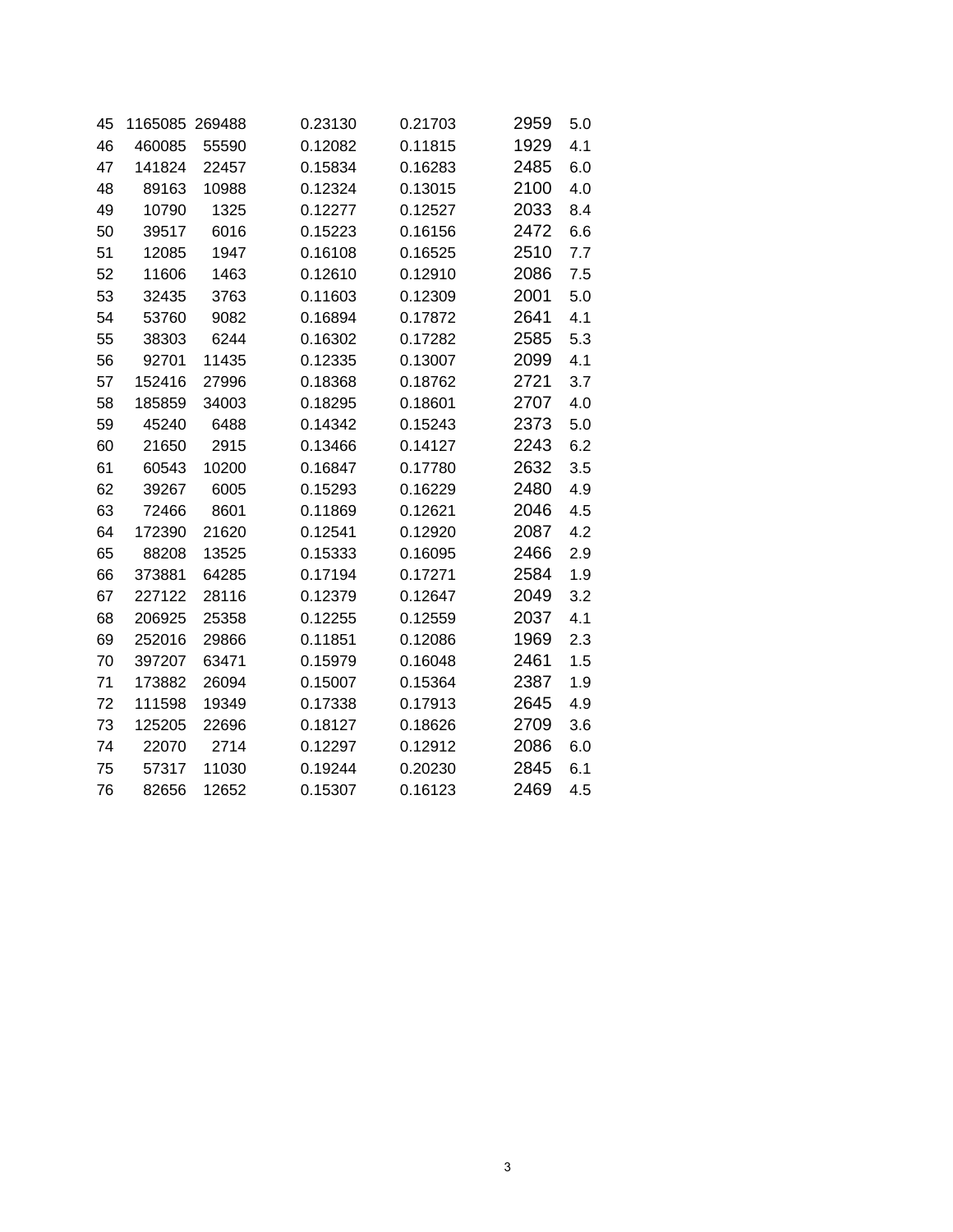|        | <b>RAW COUNTS</b> |                | <b>RATIOS</b>                         |                           | Age          |            |  |
|--------|-------------------|----------------|---------------------------------------|---------------------------|--------------|------------|--|
|        | $206$ Pb          | 207Pb          | <sup>207</sup> Pb/ <sup>206</sup> Pbr | $^{207}$ Pb/ $^{206}$ Pbc | Ma           | Err        |  |
|        |                   |                |                                       |                           |              |            |  |
|        |                   |                | Anap Nuna Group (north; 464455)       |                           |              |            |  |
| 1      | 123294            | 21846          | 0.17718                               | 0.19653                   | 2798         | 4.0        |  |
| 2      | 230769            | 36728          | 0.15915                               | 0.17348                   | 2590         | 4.0        |  |
| 3      | 231950            | 36842          | 0.15884                               | 0.17311                   | 2588         | 4.0        |  |
| 4      | 382884            | 62031          | 0.16201                               | 0.16176                   | 2474         | 4.0        |  |
| 5      | 269112            | 38779          | 0.14410                               | 0.15666                   | 2420         | 4.0        |  |
| 6<br>7 | 99379<br>124724   | 17233<br>24162 | 0.17341<br>0.19372                    | 0.19316<br>0.21437        | 2769<br>2939 | 4.0<br>4.0 |  |
| 8      | 66312             | 11586          | 0.17472                               | 0.19524                   | 2787         | 4.0        |  |
| 9      | 191710            | 22254          | 0.11608                               | 0.12865                   | 2079         | 4.0        |  |
| 10     | 139791            | 15808          | 0.11308                               | 0.12604                   | 2043         | 4.0        |  |
| 11     | 94432             | 14241          | 0.15081                               | 0.16831                   | 2541         | 4.0        |  |
| 12     | 204826            | 30251          | 0.14769                               | 0.16226                   | 2479         | 4.0        |  |
| 13     | 122110            | 13392          | 0.10967                               | 0.12240                   | 1991         | 4.0        |  |
| 14     | 560130            | 92581          | 0.16528                               | 0.16512                   | 2509         | 4.0        |  |
| 15     | 129925            | 22838          | 0.17578                               | 0.19477                   | 2783         | 4.0        |  |
| 16     | 87395             | 9725           | 0.11127                               | 0.11806                   | 1927         | 4.3        |  |
| 17     | 290452            | 39401          | 0.13565                               | 0.13459                   | 2159         | 5.2        |  |
| 18     | 285697            | 38482          | 0.13469                               | 0.13372                   | 2147         | 4.9        |  |
| 19     | 280466            | 37063          | 0.13215                               | 0.13129                   | 2115         | 4.3        |  |
| 20     | 269332            | 31902          | 0.11845                               | 0.11798                   | 1926         | 2.7        |  |
| 21     | 166407            | 21508          | 0.12925                               | 0.13048                   | 2104         | 4.6        |  |
| 22     | 171152            | 21596          | 0.12618                               | 0.12734                   | 2062         | 2.7        |  |
| 23     | 198950            | 36577          | 0.18385                               | 0.18367                   | 2686         | 3.9        |  |
| 24     | 522118            | 62552          | 0.11980                               | 0.11658                   | 1904         | 4.1        |  |
| 25     | 466548            | 68032          | 0.14582                               | 0.14243                   | 2257         | 3.4        |  |
| 26     | 173266            | 32068          | 0.18508                               | 0.18548                   | 2703         | 4.0        |  |
| 27     | 676010            | 81301          | 0.12027                               | 0.11569                   | 1891         | 1.7        |  |
| 28     | 400225            | 55388          | 0.13839                               | 0.13592                   | 2176         | 2.9        |  |
| 29     | 189237            | 22522          | 0.11901                               | 0.11987                   | 1954         | 3.9        |  |
| 30     | 134765            | 27213          | 0.20193                               | 0.20329                   | 2853         | 3.0        |  |
| 31     | 398678            | 46508          | 0.11666                               | 0.11471                   | 1875         | 2.1        |  |
| 32     | 418411            | 49361          | 0.11797                               | 0.11579                   | 1892         | 4.8        |  |
| 33     | 515378            | 61879          | 0.12007                               | 0.11689                   | 1909         | 2.7        |  |
| 34     | 285028            | 54963          | 0.19283                               | 0.19093                   | 2750         | 2.9        |  |
| 35     | 413907            | 49674          | 0.12001                               | 0.11782                   | 1923         | 3.0        |  |
| 36     | 114167            | 12678          | 0.11105                               | 0.11415                   | 1866         | 3.9        |  |
| 37     | 759300            | 143887         | 0.18950                               | 0.18157                   | 2667         | 3.3        |  |
| 38     | 816845            | 99396          | 0.12168                               | 0.11591                   | 1894         | 2.1        |  |
| 39     | 99098             | 12110          | 0.12221                               | 0.12571                   | 2039         | 3.1        |  |
| 40     | 146403            | 18672          | 0.12754                               | 0.12932                   | 2089         | 8.1        |  |
| 41     | 229811            | 36548          | 0.15903                               | 0.15857                   | 2440         | 8.8        |  |
| 42     | 73020             | 12712          | 0.17409                               | 0.17903                   | 2644         | 3.0        |  |
| 43     | 248012            |                | 0.21154                               |                           | 2906         | 2.5        |  |
| 44     |                   | 52465          |                                       | 0.21003                   |              |            |  |
|        | 102911            | 20130          | 0.19561                               | 0.19835                   | 2813         | 11.2       |  |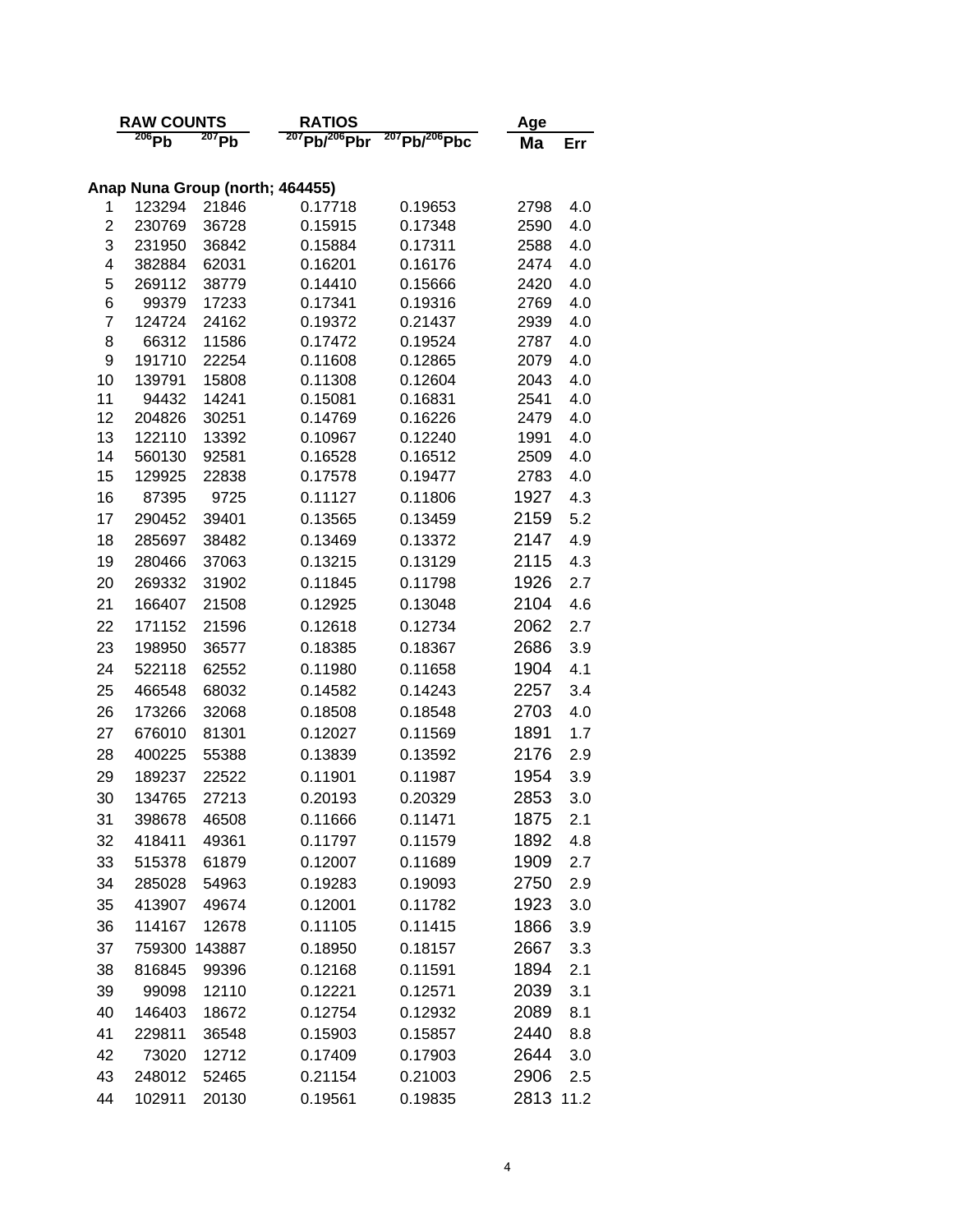| 45 | 82635  | 15314 | 0.18532 | 0.18938 | 2737<br>4.0  |
|----|--------|-------|---------|---------|--------------|
| 46 | 666836 | 84517 | 0.12674 | 0.12200 | 1986<br>11.3 |
| 47 | 54187  | 6758  | 0.12471 | 0.13283 | 2136<br>5.0  |
| 48 | 48883  | 5319  | 0.10880 | 0.11607 | 1897<br>5.9  |
| 49 | 50444  | 5758  | 0.11414 | 0.12172 | 1982<br>4.8  |
| 50 | 48945  | 6136  | 0.12536 | 0.13351 | 2145<br>6.6  |
| 51 | 74755  | 8405  | 0.11244 | 0.11966 | 1951<br>7.9  |
| 52 | 95810  | 11835 | 0.12353 | 0.13006 | 2099<br>3.4  |
| 53 | 68193  | 12385 | 0.18161 | 0.19019 | 2744<br>5.0  |
| 54 | 30529  | 4004  | 0.13114 | 0.13887 | 2213<br>7.7  |
| 55 | 158131 | 27408 | 0.17332 | 0.17716 | 2627<br>4.2  |
| 56 | 72732  | 12334 | 0.16959 | 0.17775 | 2632<br>6.4  |
| 57 | 33703  | 4131  | 0.12258 | 0.13009 | 2099<br>6.4  |
| 58 | 45478  | 5231  | 0.11502 | 0.12258 | 1994<br>5.1  |
| 59 | 20882  | 3720  | 0.17814 | 0.18647 | 2711<br>6.1  |
| 60 | 192436 | 23256 | 0.12085 | 0.12420 | 2017<br>5.7  |
| 61 | 272581 | 44636 | 0.16375 | 0.16554 | 2513<br>4.7  |
| 62 | 132738 | 16480 | 0.12415 | 0.12927 | 2088<br>6.3  |
| 63 | 156494 | 19855 | 0.12687 | 0.13111 | 2113<br>5.1  |
| 64 | 215335 | 25894 | 0.12025 | 0.12315 | 2002<br>4.5  |
| 65 | 80111  | 10886 | 0.13588 | 0.14344 | 2269<br>4.1  |
| 66 | 111243 | 17485 | 0.15717 | 0.16309 | 2488<br>3.4  |
| 67 | 43953  | 5251  | 0.11947 | 0.12724 | 2060<br>6.7  |
| 68 | 344384 | 59050 | 0.17146 | 0.17248 | 2582<br>3.2  |
| 69 | 75887  | 8932  | 0.11770 | 0.12507 | 2030<br>3.9  |
| 70 | 201385 | 26154 | 0.12987 | 0.13297 | 2138<br>2.8  |
| 71 | 99856  | 18668 | 0.18695 | 0.19331 | 2771<br>2.7  |
| 72 | 34024  | 4812  | 0.14142 | 0.14996 | 2345<br>5.1  |
| 73 | 191087 | 23703 | 0.12404 | 0.12739 | 2062<br>2.5  |
| 74 | 263301 | 82767 | 0.31434 | 0.31537 | 3547<br>8.1  |
| 75 | 42206  | 7600  | 0.18006 | 0.19060 | 2747<br>4.2  |
| 76 | 34930  | 5602  | 0.16036 | 0.16990 | 2557<br>3.5  |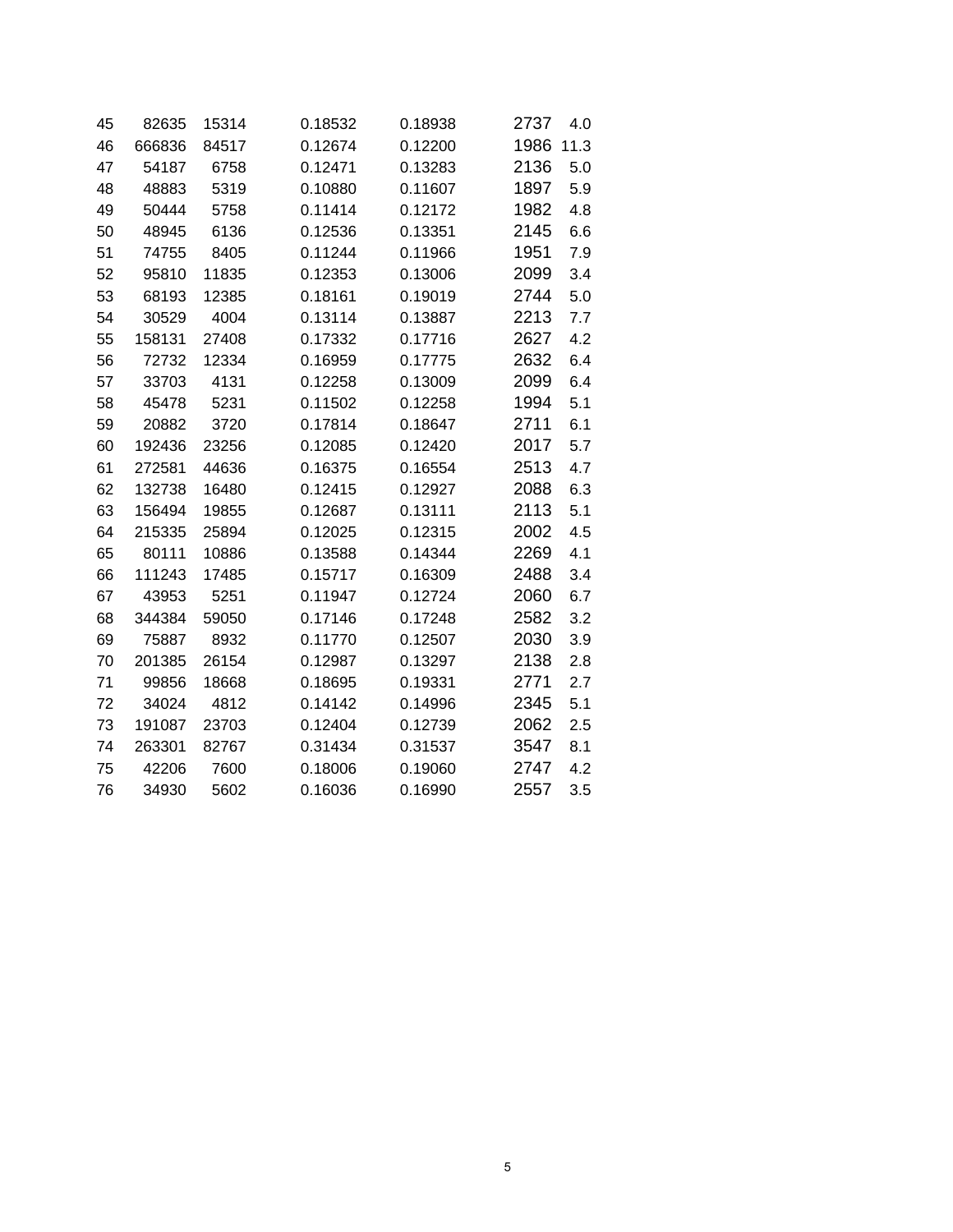| <b>RAW COUNTS</b> |                                          |              | <b>RATIOS</b>             | Age                       |              |             |  |  |
|-------------------|------------------------------------------|--------------|---------------------------|---------------------------|--------------|-------------|--|--|
|                   | 206Pb                                    | $207$ Pb     | $^{207}$ Pb/ $^{206}$ Pbr | $^{207}$ Pb/ $^{206}$ Pbc | Ma           | Err         |  |  |
|                   |                                          |              |                           |                           |              |             |  |  |
|                   | <b>Nunatarsuaq Metasediment (355603)</b> |              |                           |                           |              |             |  |  |
| 1                 | 110510                                   | 13639        | 0.12342                   | 0.13000                   | 2098         | 3.9         |  |  |
| 2                 | 99441                                    | 12968        | 0.13040                   | 0.13769                   | 2198         | 8.2         |  |  |
| 3                 | 91509                                    | 12028        | 0.13144                   | 0.13905                   | 2215         | 9.5         |  |  |
| 4                 | 89415                                    | 11812        | 0.13211                   | 0.13992                   | 2226         | 6.3         |  |  |
| 5                 | 88481                                    | 12766        | 0.14427                   | 0.15236                   | 2373         | 8.0         |  |  |
| 6                 | 83593                                    | 10854        | 0.12984                   | 0.13825                   | 2205         | 8.4         |  |  |
| 7                 | 143191                                   | 15853        | 0.11071                   | 0.11578                   | 1892         | 5.1         |  |  |
| 8                 | 77988                                    | 8574         | 0.10995                   | 0.11838                   | 1932         | 5.5         |  |  |
| 9                 | 118625                                   | 14564        | 0.12278                   | 0.12888                   | 2083         | 8.0         |  |  |
| 10                | 76552                                    | 9506         | 0.12417                   | 0.13309                   | 2139         | 9.4         |  |  |
| 11                | 85532                                    | 11039        | 0.12907                   | 0.13731                   | 2194         | 6.5         |  |  |
| 12                | 98012                                    | 12442        | 0.12694                   | 0.13398                   | 2151         | 7.4         |  |  |
| 13                | 13405                                    | 2309         | 0.17223                   | 0.17883                   | 2642         | 11.6        |  |  |
| 14                | 85492                                    | 12511        | 0.14634                   | 0.15470                   | 2398         | 12.3        |  |  |
| 15                | 88353                                    | 9864         | 0.11164                   | 0.11959                   | 1950         | 9.2         |  |  |
| 16                | 87853                                    | 11657        | 0.13269                   | 0.14065                   | 2235         | 8.3         |  |  |
| 17                | 76070                                    | 10467        | 0.13759                   | 0.14671                   | 2308         | 11.3        |  |  |
| 18                | 85361                                    | 9976         | 0.11687                   | 0.12508                   | 2030         | 9.7         |  |  |
| 19                | 113175                                   | 14297        | 0.12633                   | 0.13272                   | 2134         | 8.0         |  |  |
| 20                | 116380                                   | 13228        | 0.11366                   | 0.11998                   | 1956         | 6.8         |  |  |
| 21                | 121170                                   | 13833        | 0.11416                   | 0.12021                   | 1959         | 6.5         |  |  |
| 22                | 92132                                    | 14478        | 0.15715                   | 0.16476                   | 2505         | 8.6         |  |  |
| 23                | 79163                                    | 11000        | 0.13895                   | 0.14776                   | 2320         | 8.1         |  |  |
| 24                | 109307                                   | 15591        | 0.14264                   | 0.14911                   | 2336         | 9.7         |  |  |
| 25                | 82772                                    | 10401        | 0.12566                   | 0.13414                   | 2153         | 9.2         |  |  |
| 26                | 76879                                    | 11591        | 0.15077                   | 0.15970                   | 2452         | 5.2         |  |  |
| 27                | 93829                                    | 11779        | 0.12554                   | 0.13304                   | 2138         | 5.8         |  |  |
| 28                | 117322                                   | 14778        | 0.12596                   | 0.13211                   | 2126         | 8.0         |  |  |
| 29                | 159167                                   | 19958        | 0.12539                   | 0.12977                   | 2095         | 6.9         |  |  |
| 30                | 128251                                   | 14795        | 0.11536                   | 0.12104                   | 1972         | 5.7         |  |  |
| 31                | 73023                                    | 8954         | 0.12263                   | 0.13172                   | 2121         | 4.5         |  |  |
| 32                | 117585                                   | 15023        | 0.12776                   | 0.13388                   | 2149         | 7.1         |  |  |
| 33                | 113823                                   | 13478        | 0.11841                   | 0.12484                   | 2026         | 5.7         |  |  |
| 34                | 86378                                    | 10290        | 0.11912                   | 0.12729                   | 2061         | 10.2        |  |  |
| 35                | 33209                                    | 4073         | 0.12266                   | 0.13204                   | 2125         | 14.4        |  |  |
| 36                | 53074                                    | 5928         | 0.11169                   | 0.12087                   | 1969         | 12.6        |  |  |
|                   |                                          |              |                           |                           |              |             |  |  |
|                   |                                          |              |                           |                           |              |             |  |  |
| 37<br>38          | 25602<br>44832                           | 2835<br>4952 | 0.11073<br>0.11046        | 0.11842<br>0.11948        | 1932<br>1949 | 9.1<br>16.8 |  |  |